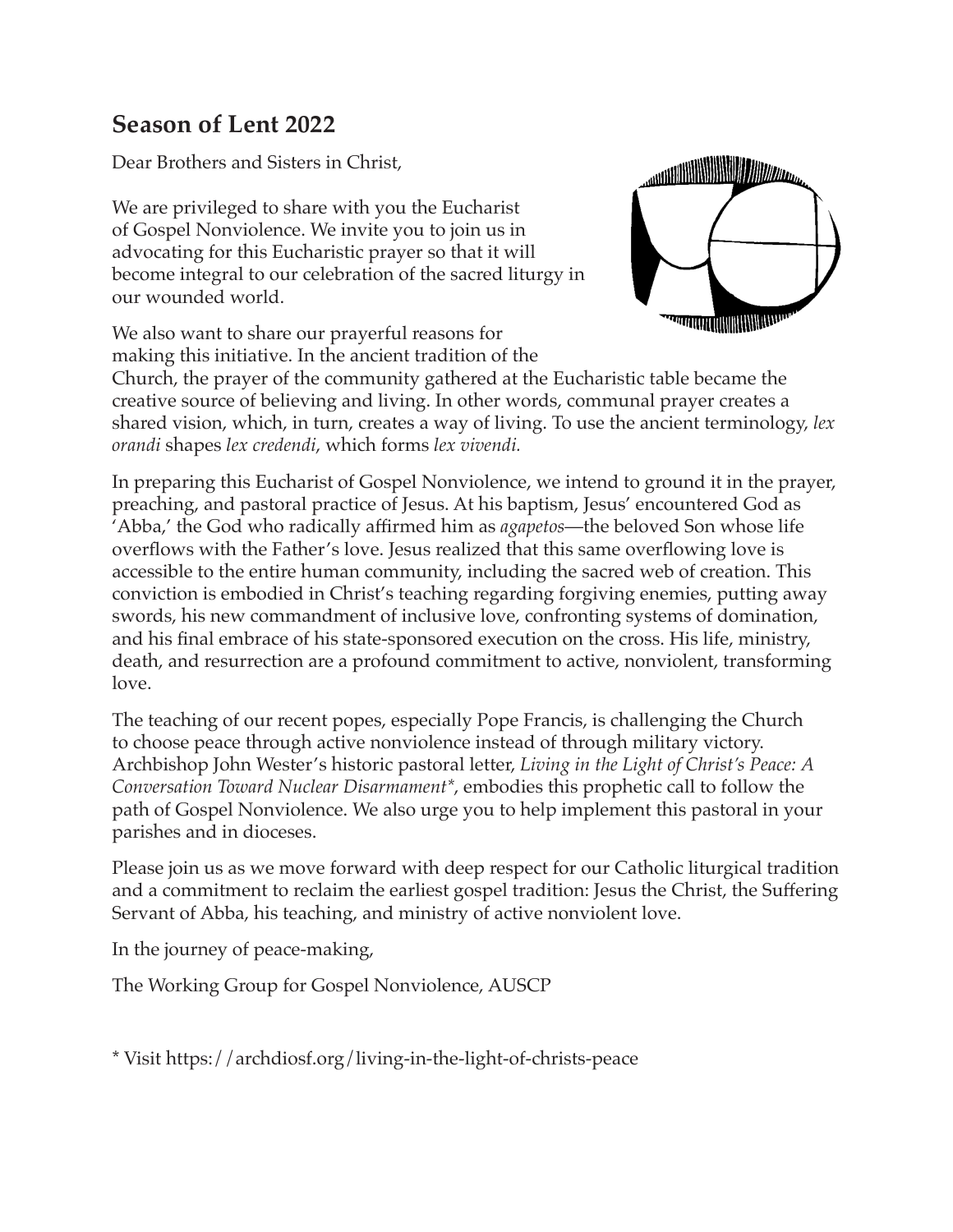# **EUCHARIST OF GOSPEL NONVIOLENCE**

## **Entrance Antiphon**

Cf. Sir 36: 18.19

Give peace, O Lord, to those who wait for you; hear the prayers of your servants and guide us in the way of justice.

## **Collect**

**God of life, you continue to create your universe with wondrous beauty and rich diversity. Send your Spirit of unity more deeply into our lives, so that we will not turn our diversity into division, or our fear into hatred. May your Risen Son, the Servant of Nonviolent Love, breathe his peace into our minds and hearts. Through our Lord Jesus Christ, your Son, who lives and reigns with you in the unity of the Holy Spirit, God, for ever and ever.** 

# **Prayer over the Offerings**

**Creator God, through this bread and wine, we unite our lives to the offering of your faithful servant, Jesus. May his body, broken in nonviolent love, and his blood, poured out in healing forgiveness, rekindle our commitment to the work of justice and the pathway to peace. We ask this through Christ Our Lord.**

# **Communion Antiphon**

Peace I leave with you; my peace I give to you, says the Lord. Not as the world gives do I give it to you. Do not let your hearts be troubled or afraid. Jn 14:27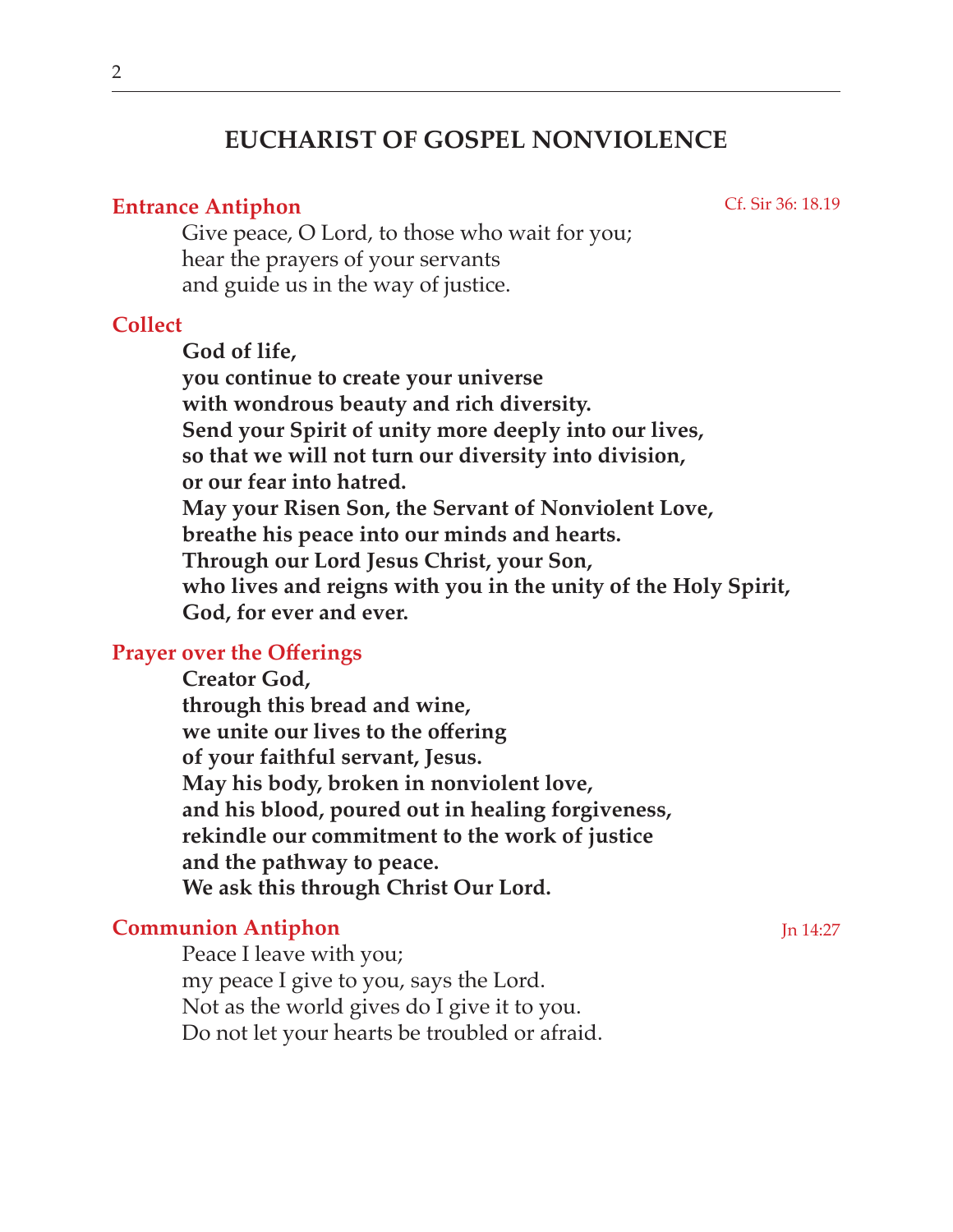### **Prayer after Communion**

**Loving and generous God, you have gathered us at this table of your remembrance. We thank you for nourishing your pilgrim community with the Bread of Peace and the Cup of Blessing. May this sacred food sustain our commitment to overcome fear with trust, injury with pardon, and hatred with nonviolent love. We ask this through the Risen Christ who lives forever.**

**Amen.**

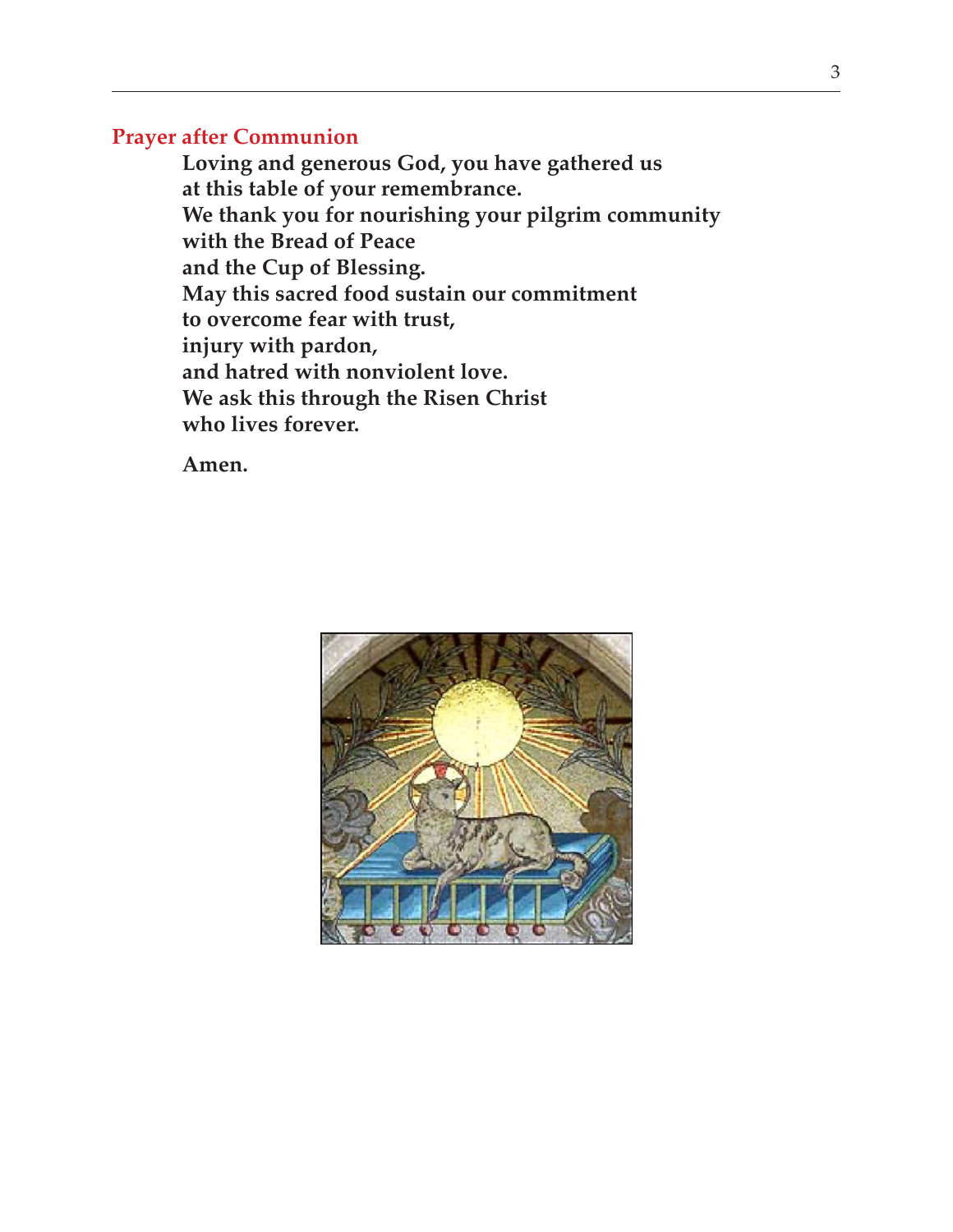# **EUCHARIST OF GOSPEL NONVIOLENCE OPTION I**

- V. **The Lord be with you.**
- R. And with your spirit.
- V. **Lift up your hearts.**
- R.We lift them up to the Lord.
- V. **Let us give thanks to the Lord our God.**
- R. It is right and just.

**Loving Father, we praise you and thank you through our Lord Jesus Christ. He is your faithful servant, our brother, who brings peace to our broken world through his self-emptying, nonviolent love.** 

**Through his life, passion, and resurrection, he transforms our swords into plowshares, our animosity into reconciliation, our alienation into community, and our hatred into forgiveness toward our enemies.** 

**Your Spirit changes our hearts: enemies begin to speak to one another, those who were estranged join hands in friendship, and nations seek the way of peace together.** 

**The Spirit of the Nonviolent Christ is at work when understanding puts an end to strife, when hatred is overcome by compassion, when vengeance gives way to forgiveness.** 

**For the gift of this transforming love, we never cease to thank and praise you. We join with all the choirs of heaven and with all the earth to proclaim your glory:** 

**Holy, Holy, Holy, Lord God of Love, Heaven and Earth are full of your glory. ...**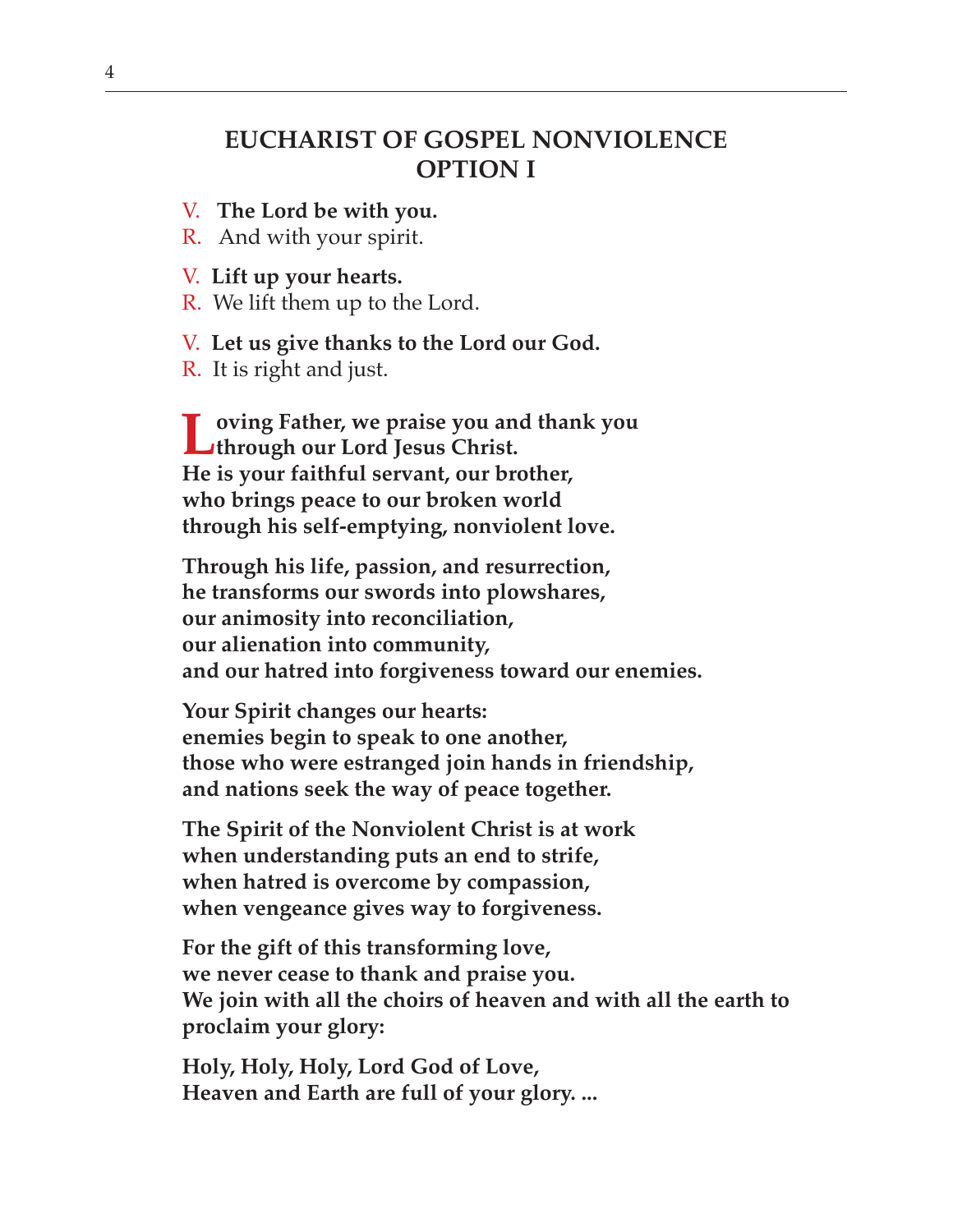The Priest, with hands extended, says:

**God of love and compassion, we praise you through your Son, Jesus Christ, who comes in your name.**

**Jesus is the Word that brings liberation from injustice and violence. Jesus is the hand you stretch out to the sick, the poor and the oppressed. Jesus is the way that leads to peace.** 

**God, our Father, because of fear, hatred, and ever-recurring wars, we had wandered far from your love.** 

**But through your Son you have brought us back to you and to one another.** 

**To overcome the reign of violence, he embraced the cross as the pathway to peace.**

**Therefore, we celebrate the promise of peace that the Nonviolent Christ gives us when we observe his commandment to love one another as he has loved us.**

He joins his hands and, holding them extended over the offerings, says:

**We ask you to sanctify these gifts by the power of your Spirit, as we now fulfill your Son's command.**

Celebrant with concelebrants

He joins his hands.

In the formulas that follow, the words of the Lord should be pronounced clearly and distinctly, as the nature of these words requires.

**While he was at supper on the night before he died for us,**

He takes the bread and, holding it slightly raised above the altar, continues: **he took bread in his hands and gave you thanks and praise.**

**He broke the bread and gave it to his disciples, saying:** Celebrant alone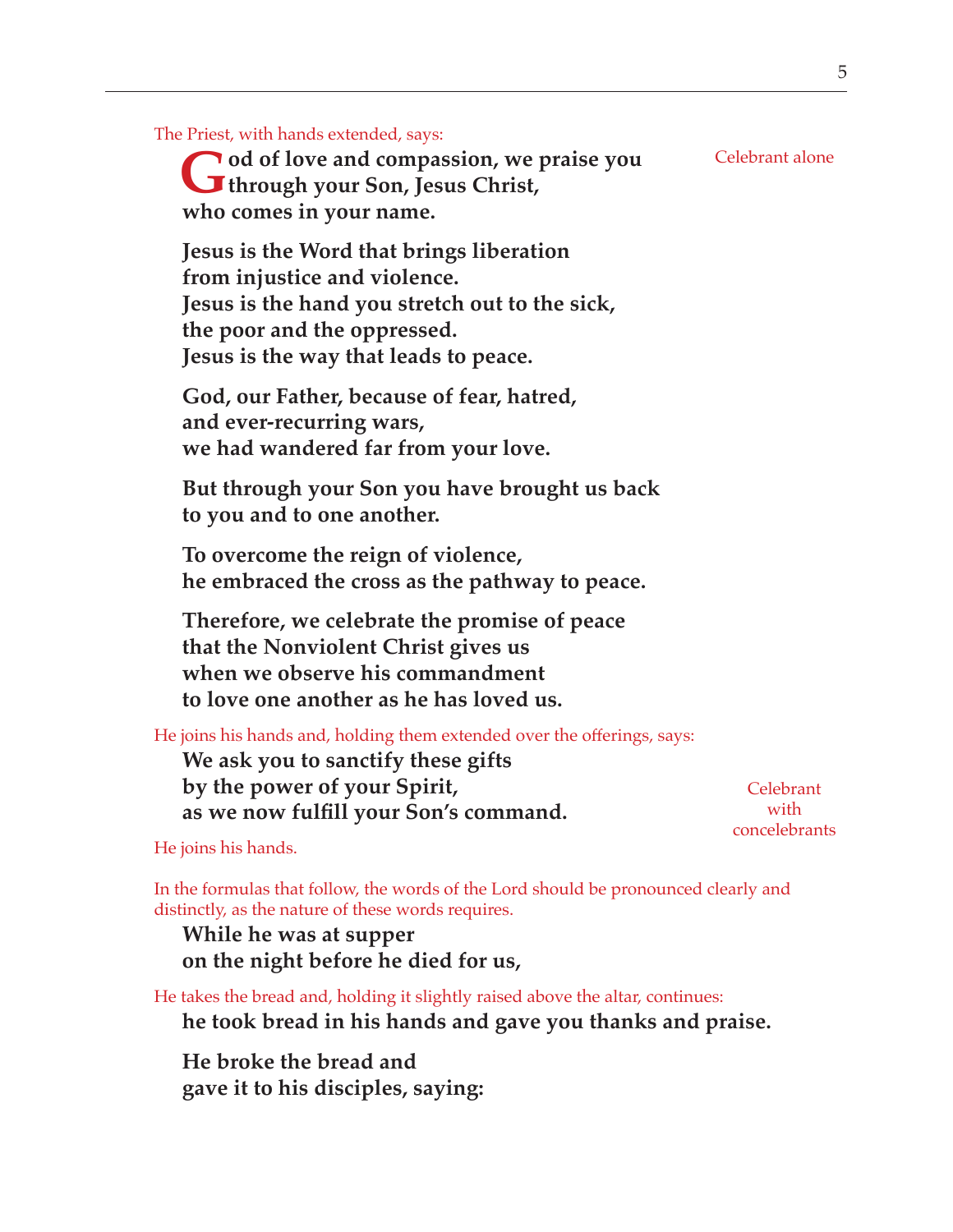He bows slightly.

# **TAKE THIS, ALL OF YOU, AND EAT OF IT, FOR THIS IS MY BODY, WHICH WILL BE GIVEN UP FOR YOU.**

He shows the consecrated host to the people, places it again on the paten, and genuflects in adoration.

After this, he continues:

**At the end of the meal,**

He takes the chalice and, holding it slightly raised above the altar, continues:

**he took the chalice. Again he praised you for your goodness and gave it to his disciples, saying:**

He bows slightly.

**TAKE THIS, ALL OF YOU, AND DRINK FROM IT, FOR THIS IS THE CHALICE OF MY BLOOD, THE BLOOD OF THE NEW AND ETERNAL COVENANT, WHICH WILL BE POURED OUT FOR YOU AND FOR MANY FOR THE FORGIVENESS OF SINS.**

**DO THIS IN MEMORY OF ME.**

He shows the chalice to the people, places it on the corporal, and genuflects in adoration. Then he says:

#### **The mystery of faith.**

Celebrant alone

And the people continue, acclaiming:

We proclaim your Death, O Lord, and profess your Resurrection until you come again.

Or:

When we eat this Bread and drink this Cup, we proclaim your Death, O Lord, until you come again.

Or:

Save us, Savior of the world, for by your Cross and Resurrection you have set us free.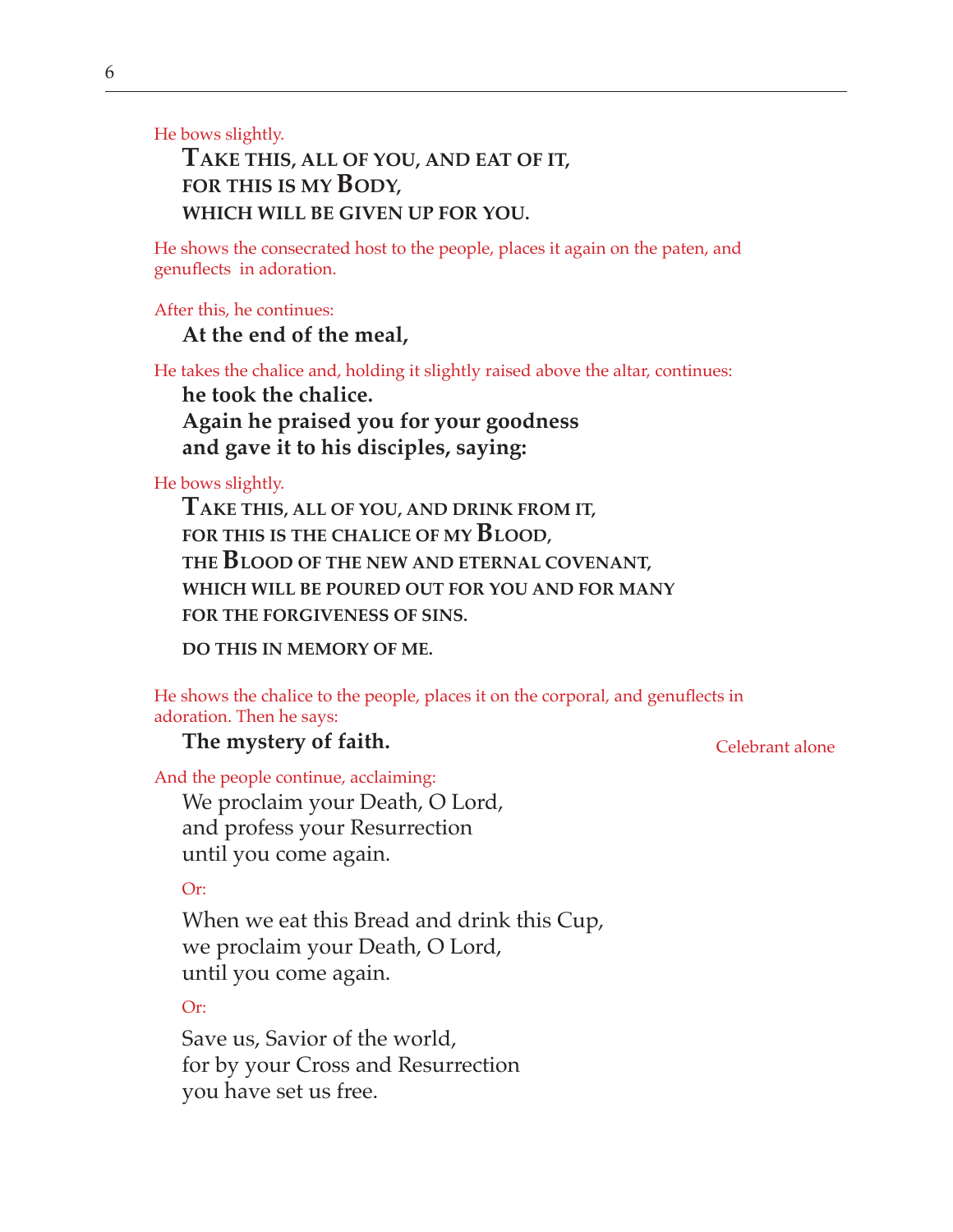| Then the Priest, with hands extended, says:<br>God of Love, your Son has entrusted to us<br>this new Passover meal, this pledge of his love.                                                                                                 | Celebrant<br>with<br>concelebrants |
|----------------------------------------------------------------------------------------------------------------------------------------------------------------------------------------------------------------------------------------------|------------------------------------|
| We celebrate the memory of his death and resurrection<br>and offer to you the gift that you have given us,<br>the Bread of life and the Chalice of salvation.                                                                                |                                    |
| Therefore, we ask you, Father,<br>to accept us, together with your Son.                                                                                                                                                                      |                                    |
| May his Holy Spirit keep us always in communion<br>with N. our Pope, and N. our bishop,<br>together with all our brothers and sisters.                                                                                                       | Celebrant or one<br>concelebrant   |
| Loving Father, make your church<br>throughout the world a sign of unity<br>and an instrument of your peace.                                                                                                                                  |                                    |
| You have gathered us here<br>around the table of your Son,<br>in fellowship with the Virgin Mary,<br>Mother of God,<br>with Joseph, her spouse,<br>(with Saint N.: the Saint of the day or Patron Saint)<br>and all the martyrs and saints.  |                                    |
| In that new creation,<br>where the fullness of your peace will be revealed,<br>gather people of every race, language,<br>religion, and way of life<br>to share in the one eternal banquet                                                    |                                    |
| He join his hands.<br>with Jesus Christ the Lord.                                                                                                                                                                                            |                                    |
| He takes the chalice and the paten with the host and, raising both, he says:<br>Through him, and with him, and in him,<br>O God, almighty Father,<br>in the unity of the Holy Spirit,<br>all glory and honor is yours,<br>for ever and ever. | Celebrant<br>with<br>concelebrants |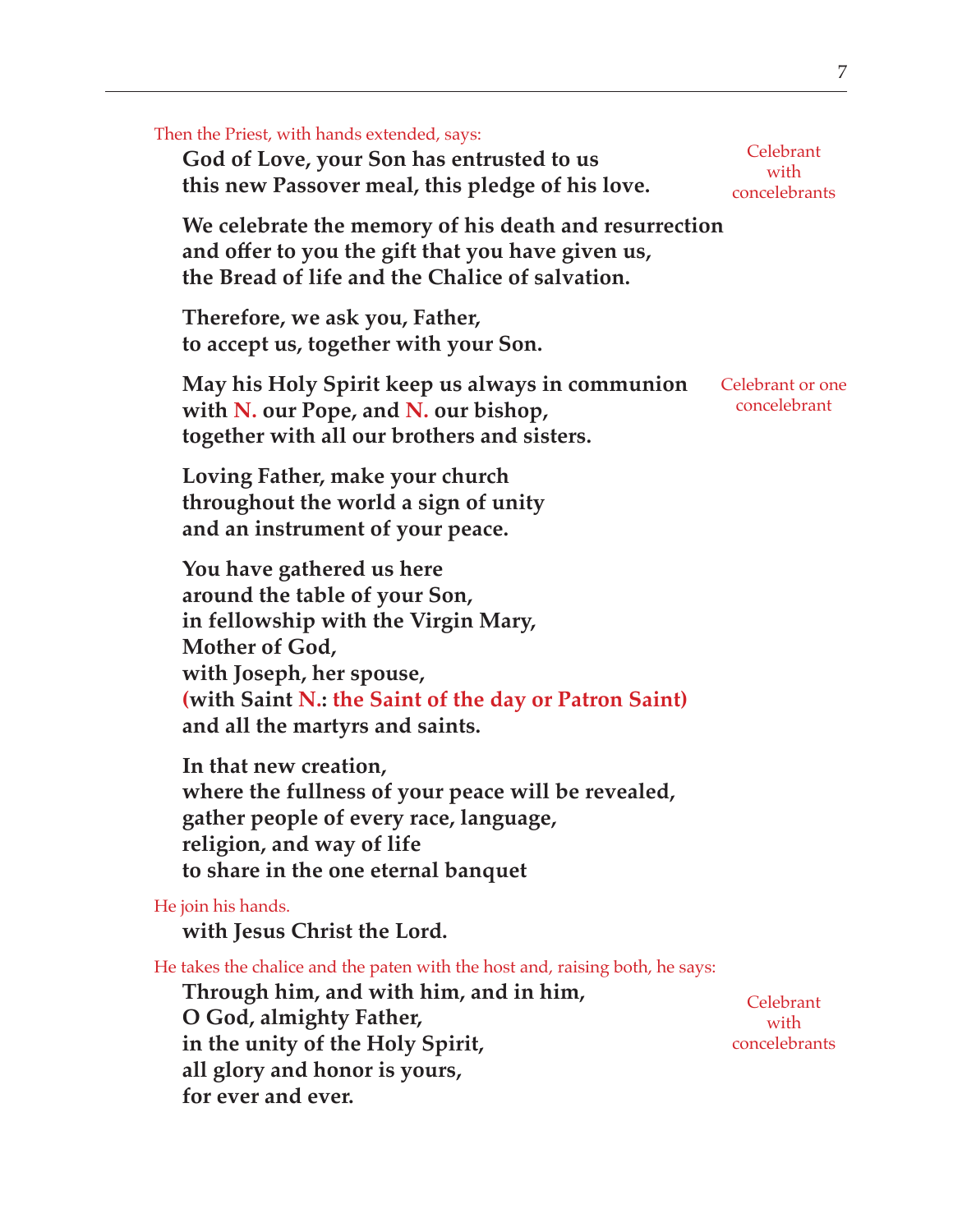The people acclaim: Amen!

Then follows the Communion Rite.

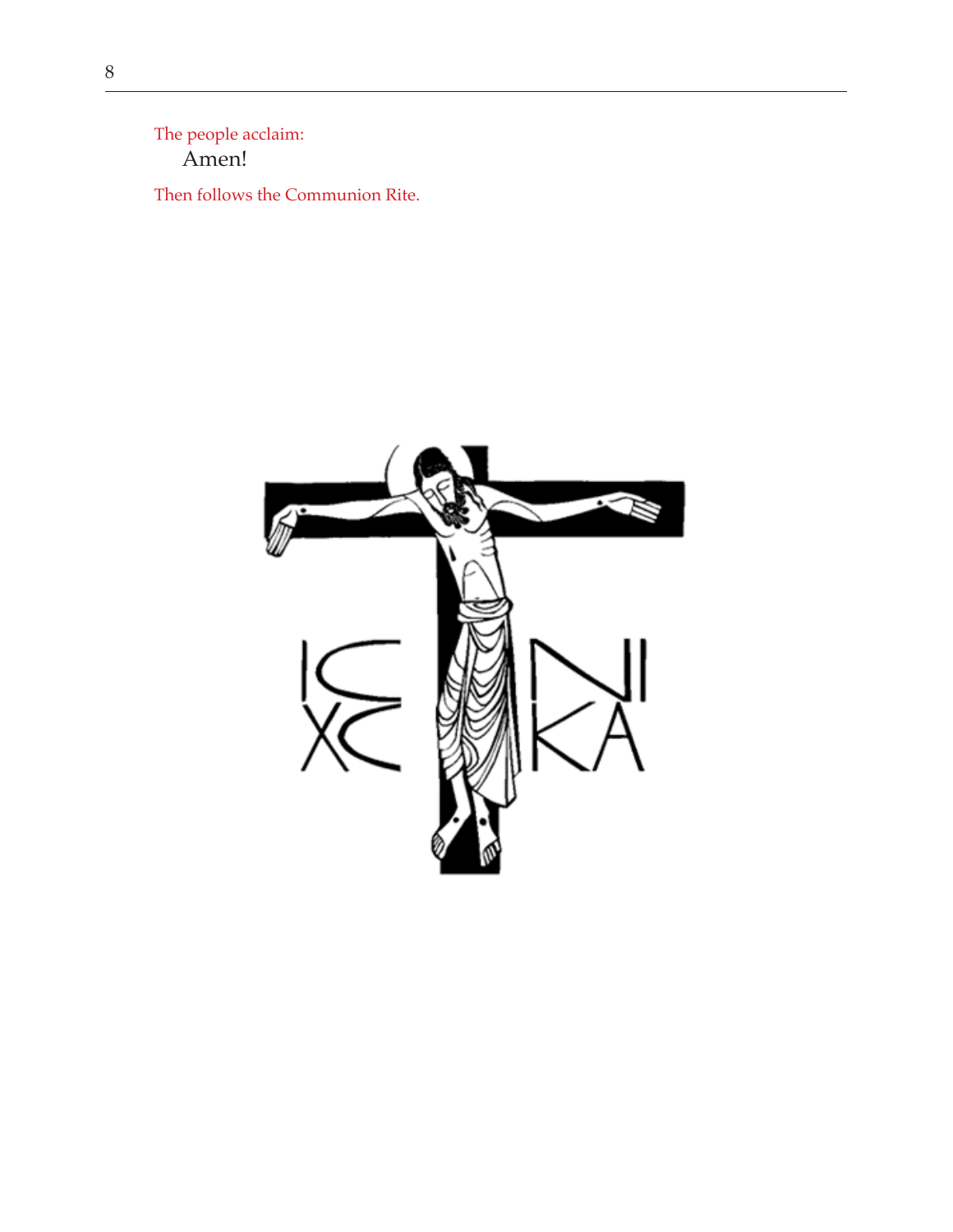# **EUCHARIST OF GOSPEL NONVIOLENCE OPTION II**

V. **The Lord be with you.**

R. And with your spirit.

V. **Lift up your hearts.**

R.We lift them up to the Lord.

V. **Let us give thanks to the Lord our God.**

R. It is right and just.

**God our Father and Mother, loving Source and Destiny of all life, we praise you and thank you through our Lord Jesus Christ.**

**He is your faithful servant, our brother, who brings peace to our broken world through his new commandment of love and his confrontation with the powers of evil and injustice.**

**Through his self-emptying love, he transforms our swords into plowshares, our hostility into reconciliation, our alienation into community, and our hatred into forgiveness of our enemies.**

**The Spirit of the Nonviolent Christ is at work when understanding puts an end to strife, when hatred is overcome by compassion, when vengeance gives way to forgiveness.** 

**For the gift of this transforming love, we never cease to thank and praise you. We join with all the choirs of heaven and with all the earth to proclaim your glory:** 

**Holy, Holy, Holy, Lord God of Love, Heaven and Earth are full of your glory. ...**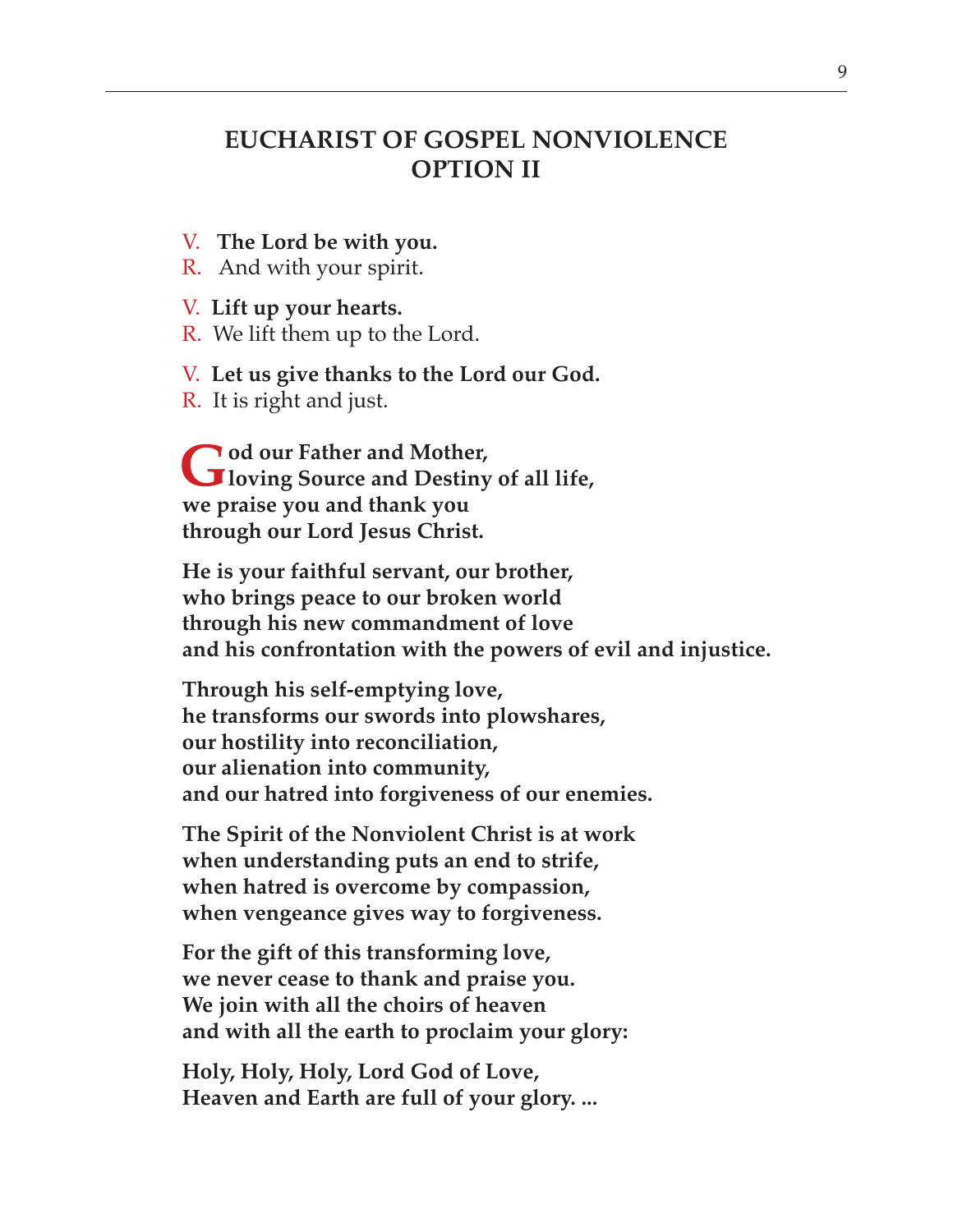The Priest, with hands extended, says:

**Blessed are you compassionate and faithful God.** Celebrant alone<br>
We do well always and everywhere **We do well always and everywhere to give you thanks. You have no need of our praise, yet our desire to thank you is itself your gift.**

**With loving tenderness, you have gathered your people and filled us with a longing for peace that would last and for justice that would never fail.**

**Through countless generations, your people hungered for the bread of freedom. From them you raised up Jesus, the Living Bread, in whom ancient hungers were satisfied.**

**Jesus is the Word that brings liberation from injustice and violence. Jesus is the hand you stretch out to the sick, the poor and the oppressed. Jesus is the way that leads to peace.**

**On the night before he went forth to his life-giving death, rejecting violence, loving his enemies, and praying for his persecutors, he gave his disciples a new commandment: 'Love one another. As I have loved you, so you also should love one another.'** 

**With a love stronger than death, he opened his arms wide and surrendered his Spirit in suffering service.**

He joins his hands and, holding them extended over the offerings, says:

**Loving God, send your Spirit to heal our lives and to make holy these gifts of bread and wine, that they may become the Body and Blood of Jesus, the Christ.**

Celebrant with concelebrants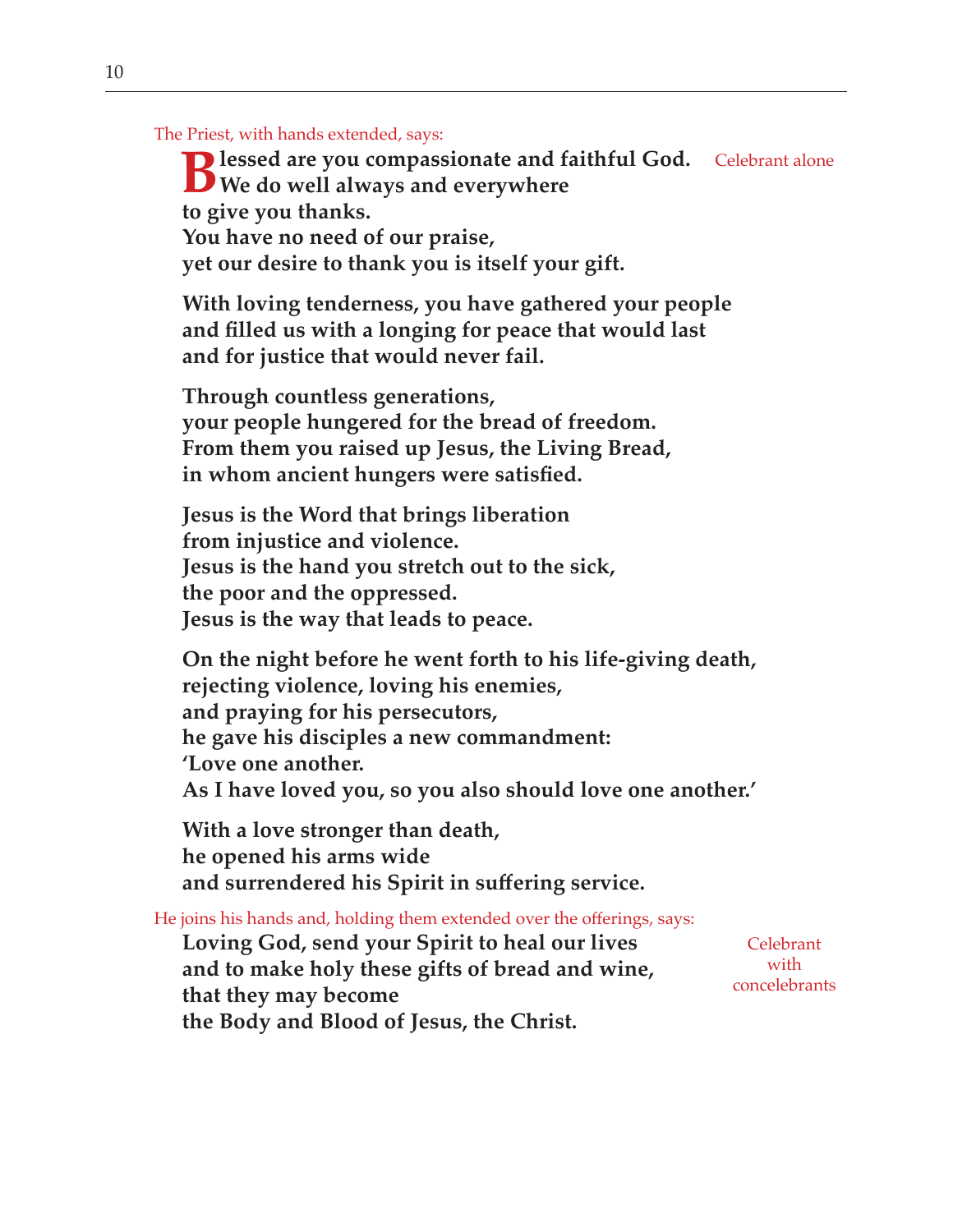He joins his hands.

In the formulas that follow, the words of the Lord should be pronounced clearly and distinctly, as the nature of these words requires.

## **While he was at supper on the night before he laid down his life for us all,**

He takes the bread and, holding it slightly raised above the altar, continues: **he took bread in his hands and gave you thanks and praise.**

**He broke the bread and gave it to his disciples, saying:**

He bows slightly.

**TAKE THIS, ALL OF YOU, AND EAT OF IT, FOR THIS IS MY BODY, WHICH WILL BE GIVEN UP FOR YOU.**

He shows the consecrated host to the people, places it again on the paten, and genuflects in adoration.

After this, he continues:

**At the end of the meal,**

He takes the chalice and, holding it slightly raised above the altar, continues:

**he took the chalice. Again he praised you for your goodness and gave it to his disciples, saying:**

He bows slightly.

**TAKE THIS, ALL OF YOU, AND DRINK FROM IT, FOR THIS IS THE CHALICE OF MY BLOOD, THE BLOOD OF THE NEW AND ETERNAL COVENANT, WHICH WILL BE POURED OUT FOR YOU AND FOR MANY FOR THE FORGIVENESS OF SINS.**

**DO THIS IN MEMORY OF ME.**

He shows the chalice to the people, places it on the corporal, and genuflects in adoration. Then he says:

**The mystery of faith.** Celebrant alone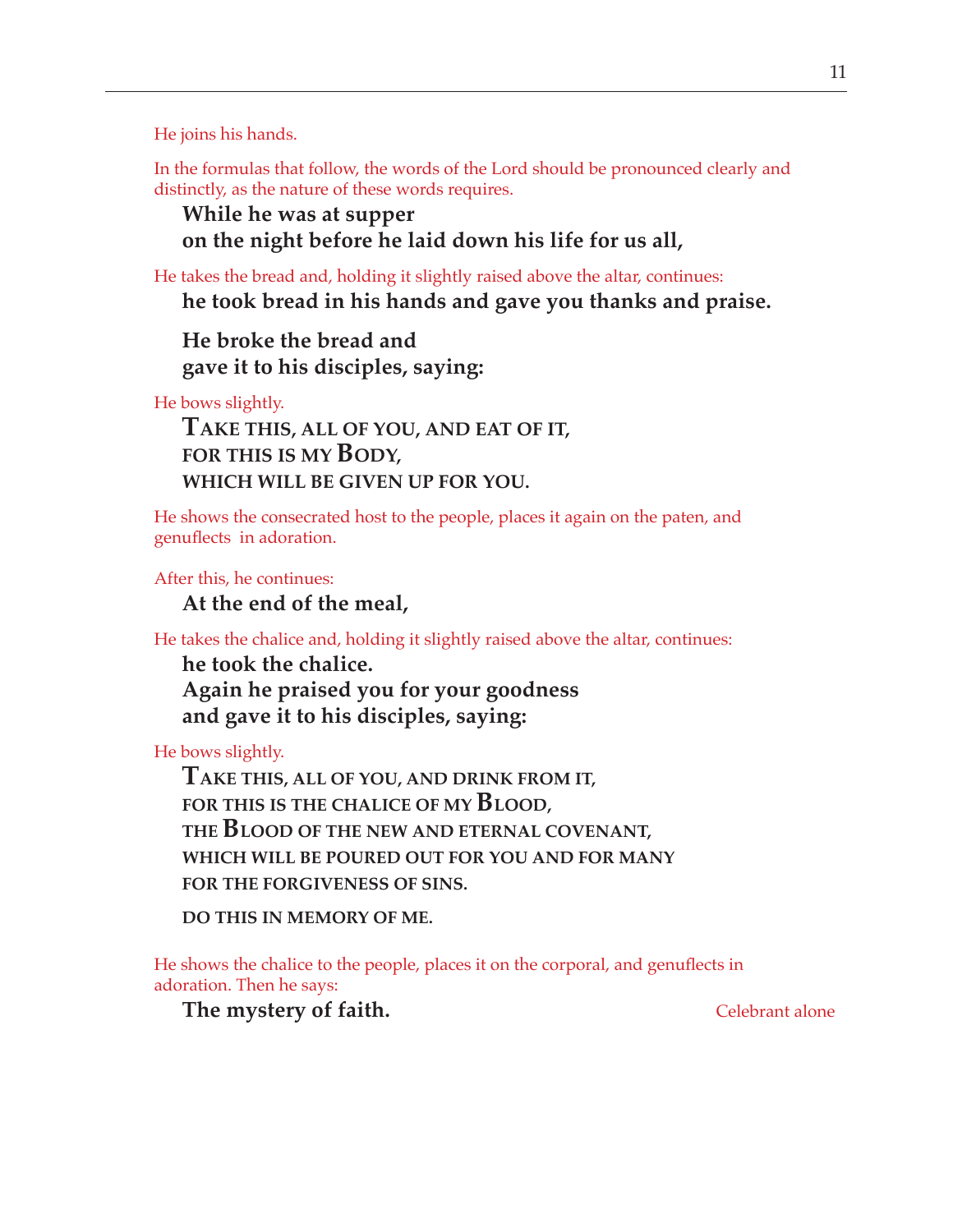And the people continue, acclaiming:

We proclaim your Death, O Lord, and profess your Resurrection until you come again.

### Or:

When we eat this Bread and drink this Cup, we proclaim your Death, O Lord, until you come again.

### Or:

Save us, Savior of the world, for by your Cross and Resurrection you have set us free.

### Then the Priest, with hands extended, says:

**Loving God, with gratitude we call to mind the passion of your Son, Jesus.**

**We remember his suffering at the hands of a broken humanity, filled with the spirit of violence and enmity.**

**We remember that he endured his torture and crucifixion with a love free of retaliation, revenge, and retribution.**

**We celebrate that you raised him on the third day as your vindication of his love for his brothers and sisters in the human community and for all of creation.** 

**Therefore, we ask you, Father, to accept us, together with your Son.**

**Fill us with his Spirit through our sharing in this meal.**

Celebrant with concelebrants